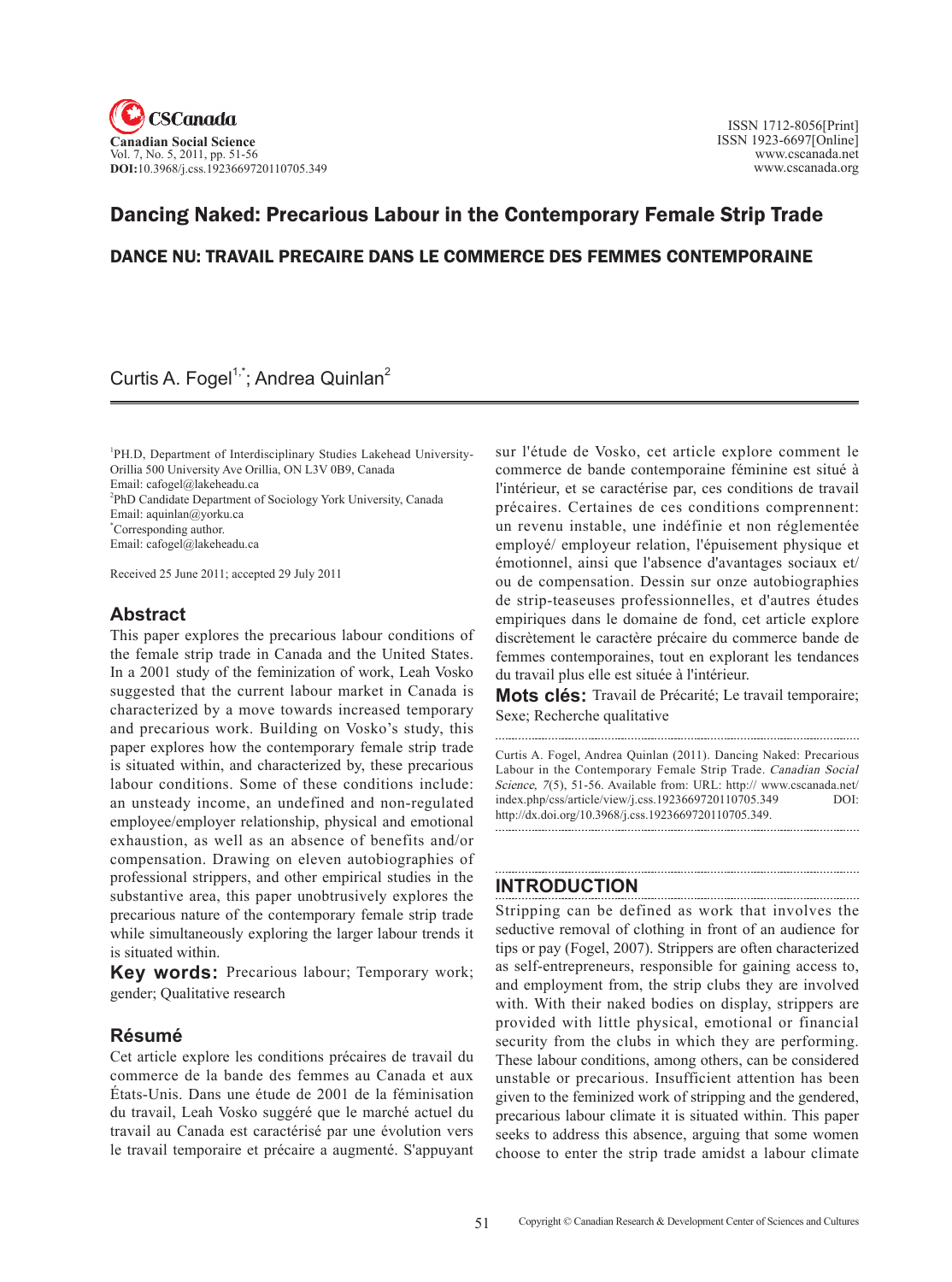that provides unappealing options for some women, and that these precarious labour conditions have also come to characterize the contemporary female strip trade. This paper unobtrusively explores the precarious nature of the contemporary female strip trade while simultaneously examining the larger labour trends it is situated within.

### **Research on Work in the Female Strip Trade**

In a recent article, Katherine Frank (2007) identifies a need for social science research that situates the contemporary strip trade within larger labour trends. She contends that the vast majority of research within this substantive area has de-contextualized the strip trade, viewing it as an isolated body of practices. Within this research on the strip trade, however, there has been many topics explored, such as: performivity (Liepe-Levinson, 2002; Fogel, 2007; Ronai & Ellis, 1989), deviance (Weseley, 2003; Thompson, Harred, & Burks, 2003), surveillance (Egan, 2004), socialization (Lewis, 1998), and masculinity and male space (Egan, 2003; Frank, 2002). This paper seeks to address a current void within the literature on the strip trade, and will explore the strip trade, as it exists within contemporary, gendered labour trends.

Studies of the female strip trade that have focused primarily on labour conditions appear to center on what Arlie Hochschild (1987, p.7) terms "emotion work". Bruckert (2002), Egan (2005), Pasko (2002), and Deshotels and Forsyth (2006) all examine the labour conditions of the strip trade as characterized by the male consumption of performative emotions of female dancers. The work of the stripper, within these studies, is perceived as a transaction between economic capital and emotion.

This paper attempts to move past the emotion work of strippers, to explore the precarious labour conditions that the contemporary female strip trade is situated within and characterized by. As such, this paper represents a significant contribution to the literature pertaining to work in the female strip trade, particularly as a response to Frank's (2007) call for research that situates the contemporary strip trade within larger labour trends in North America.

#### **A Precarious Labour Climate**

The contemporary stripping industry is embedded within and reflective of larger historical labour trends. In her study of gendered employment trends, Leah Vosko (2001) suggests that the current 'feminized' labour market in Canada is characterized by a move towards increased part-time and temporary work. Vosko (2001) suggests that the years surrounding the Second World War were characterized by standard employment relationships, intended to provide a narrow group of male workers with

full-time employment and benefits. During the Second World War, the Canadian Government actively encouraged women to leave their domestic work to occupy the vacant positions of men who were away at war. When the men returned, the women were forced out of their wartime work back into their homes or into traditionally female dominated employment sectors.

This postwar period was characterized by a rise in the service economy, which resulted in an abundance of jobs in service and clerical work. These industries provided white, middle-class, married women with the opportunity to hold part-time, temporary positions. This work was often managed by temporary help agencies. A select group of women were given the opportunity to work within these industries. Although they were given access, they were provided with limited opportunities of mobility compared to their male counterparts. In general, the desire of women to work was perceived as a social problem (Vosko, 2001).

This growth of non-standard employment relationships, similar to those Vosko describes (2001), has both limited and conditioned the experiences of women within the contemporary labour force in Canada and the United States. It is likely that the choice of some women to enter the strip trade is often fueled by their frustration within a labour climate that provides unappealing options for women. This sentiment is supported by a former female stripper, Lily Burana (2001), who writes:

I have, however, had a number of tedious, ass-busting jobs, mostly when I was in high school: cleaning lady, supermarket cashier, department store clerk. So I know a bit about scraping people's crap off of toilets, wearing mildly humiliating smocklike uniforms, and shuffling and refolding product for an indifferent corporation. I also know about trading all that for a job where you can make in one night what you used to earn in a week, or a month. Or two months (p. 55).

This example illustrates a women's struggle with the lack of viable employment outside of the strip trade.

Some evidence does suggest that women often have other reasons for entering the strip trade. For example, Bartlett (2004) advocates that some women choice to enter the strip trade is based less on a conscious comparison between stripping and other jobs, and more as a result of a history of abuse, or broken homes. It is unclear to what extent this is representative. Liepe-Levinson (2002, p. 8/9) suggests that: "the personal lives of and backgrounds of American strippers are as varied and incongruous as the shows they perform" and further, "are far too diverse and multi-faceted to draw clear-cut conclusions about their job choice en masse, other than the need to make a living."

In general there is, however, support for the idea that current labour trends, which provide unappealing options for women, influence some women's decisions to enter the strip trade. This was the case for Lily Burana (2001) who chose stripping over other traditionally female occupations that were available to her. Similarly, Diablo Cody (2006) worked through a temporary help agency in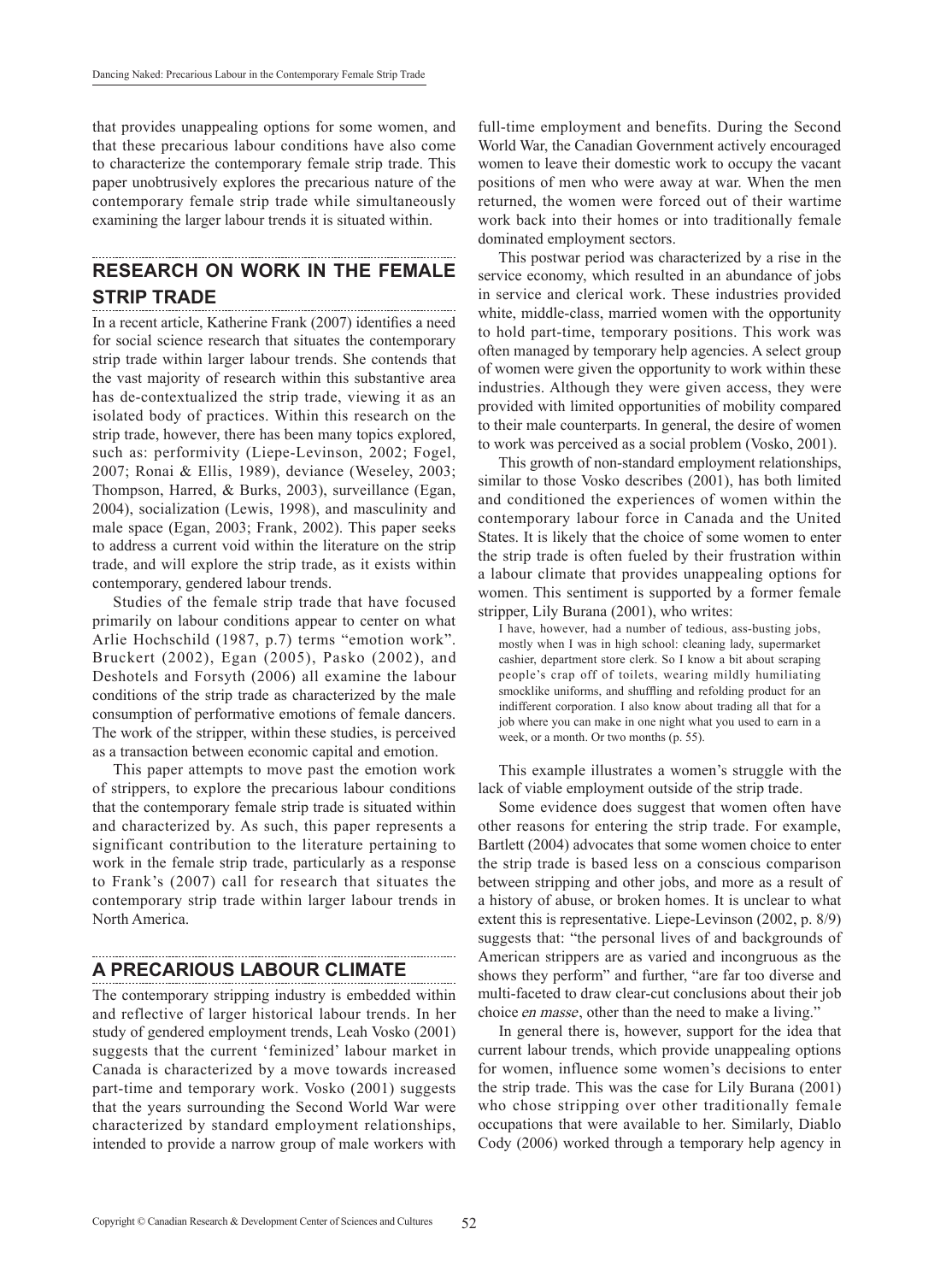Minnesota before quitting to strip full-time because she found that she enjoyed it more, and it met her financial needs more readily.

There also appears to be a common theme of stripping as a means to pay for one's education. A fact that seems to often get ignored in studies of labour trends in Canada and the United States is the increasing costs of education. While some strippers may use their student status as a means to neutralize some of the cognitive dissonance or stigma that they feel because of the marginalized aspects of their work, it should also be noted that many women might choose to strip because of a labour market that demands increasingly high levels of education, but makes it increasingly expensive to achieve these levels of education.

Many empirical examples support this contention that numerous women enter the strip trade to finance their post-secondary education. Chris Bruckert (2002), Elisabeth Eaves (2004) and Lauri Lewin (1984) all discuss their experiences of working as strippers to finance their studies. Similarly, Heidi Mattson's (1995) memoir of her work as a stripper is filled with accounts of her financial struggle to pay for her Ivy League education at Brown University, despite already receiving numerous grants and scholarships.

This discussion illustrates the North American labour market in which the contemporary female strip trade is embedded. It is a market that limits the opportunities of many women to part-time, temporary work. To break from this feminized ghetto would require significant economic, cultural and social resources. Given this, it appears that some women are choosing to become strippers in a labour market that provides limited opportunities.

## **P recariou s ne ss in the Contemporary Female Strip Trade**

Leah Vosko (2001, 2003) describes the unappealing aspects of temporary work in North America as follows: it is unstable with no guarantee of permanency or fulltime hours; it provides little to no benefits, health care or maternity leave; it generates an undefined and unregulated relationship between employers and employees; it creates a uniquely individualistic and competitive work environment; and, it often places the worker in physically and emotionally demanding positions. While this paper has suggested that some strippers enter the strip trade because of these unappealing aspects of temporary work, it is imperative to note that these unappealing, precarious working conditions characterize the contemporary female strip trade as well.

Each of the precarious conditions of temporary work outlined by Leah Vosko (2001, 2003) can be found in the contemporary female strip trade. First, the income of strippers is unstable, unregulated, and unpredictable.

Many strippers work on a tip-based income that varies drastically between nights (Lewin, 1984; Mattson, 1995; Burana, 2001; Bruckert, 2002; Liepe-Levinson, 2002; Bartlett, 2004; Eaves, 2004; Cody, 2006). As strippers' income is largely dependent on their appearance, any gained weight, physical scarring, blemishing, injury, or signs of aging, often results in a decrease in tips (Burana, 2001; Bruckert, 2002). Clubs may shut down or change their venue leaving the stripper unemployed (Black, 2005). Strippers usually receive no benefits or maternity leave (Sundahl, 1987; Bruckert, 2002). The marginal nature of stripping as an occupation in contemporary society also makes it difficult for strippers to secure loans (Bruckert, 2002) or find alternative employment after years of stripping (Black, 2005). One stripper interviewed by Bruckert describes the instability of her income as follows:

It's still kinda nice sometimes to have that steady income like a normal job…. Like instead of dancing, just a normal nine-tofive job. That way you can really do your budget. 'Cause I find, when you don't know what you're gonna make, or one day it's a hundred bucks, you go and you spend it 'cause you figure tomorrow I'll make it back, y'know, it's fine. But tomorrow you go and the next day you only make fifty…. It's never the same (2002, p. 93).

The contemporary strip trade is also characterized by an undefined relationship between employers and employees (Burana, 2001; Bruckert, 2002). As was previously suggested, strippers are characterized as selfentrepreneurs in that it is their responsibility to gain access to strip clubs. The stripper generally makes her wages in tips, and provides either a set fee or a percentage of her tips to the club and other workers such as bartenders, waitresses and doormen in exchange for their services. It is required that the stripper work within the rules of the club, as stated by the owner and managers, or they can be fined or fired. Sundahl (1987) notes that if a stripper is late or misses a day of work owners can fine or even fire her. As Bruckert (2002) reveals, the club tells the stripper her hours of work to which she has little or no control.

Burana (2001) also contends that strippers are often micromanaged by managers and employers in the clubs in terms of how they are to dress, act, and solicit customers. According to Burana (2001), relationships between employers and strippers can be very exploitative. Strippers are required to compensate both the club and the other staff members for their services, which facilitate stripper's work. The combination of an unregulated relationship between employer and employee, combined with an unpredictable, unsteady income, it is not uncommon for strippers to fall into debt with a club. For example, they can go to work for a week and end up being in debt \$200 to the club because their fees outweigh how much they have earned in tips (Burana, 2001).

It is through obfuscating the nature of this employer/ employee relationship, and propagating the idea that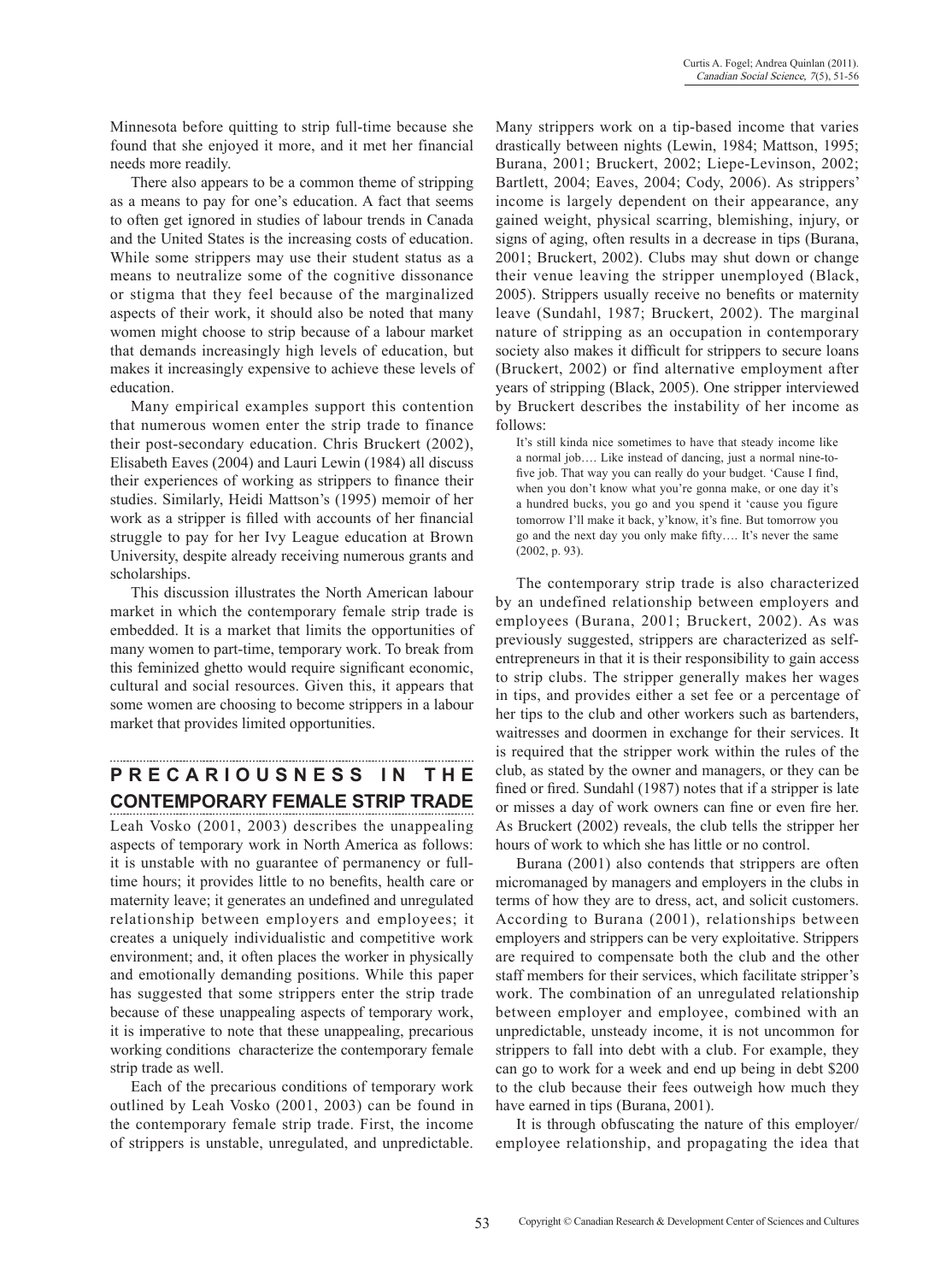strippers work for themselves, that strip club managers and owners avoid paying for benefits. Burana (2001) filed a lawsuit against the owners of a chain of strip clubs because of the unfair fees they charged to dancers, without providing any benefits; the law suit was settled at nearly three million dollars to be paid out to current and former 'employees' of this particular chain of clubs. Most strippers, however, are not this fortunate.

Returning now to Vosko's (2001) work, it has also been suggested that precarious working conditions can lead to uniquely individualistic and competitive work environments. This atmosphere appears characteristic of the contemporary strip trade, as strippers are in constant competition with one another for jobs, the most profitable hours, and the attention of male patrons (Bruckert, 2002). Drawing on her previous experience as a stripper, Bruckert (2002) suggests that there has been a decline in the camaraderie amongst workers in the strip club in recent years. This sentiment is supported by Burana (2001) who suggests that developing meaningful relationships with her co-workers throughout her career as a stripper was extremely difficult.

Although Bruckert (2002) does suggest a decline in the camaraderie of workers in the contemporary strip trade, she also contends that an important aspect of strip trade work is what she terms the 'informal economy', which encompasses the little things workers do for one another. While camaraderie and teamwork in the strip trade appear to be important aspects of safety and wellbeing, there appears to be support for the view that the precariousness of the contemporary strip trade is eroding these aspects of the work (Burana, 2001; Bruckert, 2002).

There are also a multitude of physical dangers and circumvented health and safety policies in the contemporary strip trade. Liepe-Levinson (2002) states that industry competitiveness and instability of income often lead strippers to engage in physically harmful and dangerous work such as death-defying pole maneuvers. The work of the stripper can also be very physically demanding such as: dancing in high heels for extended periods of time, rarely sitting to take breaks, doing the splits and other aerobic dance moves, and injuring knees and other joints on the stage during intricate dance moves.

The work of strippers is not only physically demanding, but also places them at risk of acute and chronic injuries. When strippers are injured on the job, there is no regulation in place that requires strip clubs to provide compensation to injured dancers (Bruckert, 2002). Certain dangers also accompany working in an environment where alcohol is being served, men are openly expressing their sexual desires and urges, and other dancers are protecting their territory. One dancer interviewed by Bruckert (2002, p. 94) expressed her fears of physical injury from coworkers as follows: "I can't work with black eyes, I can't work with big scars across my face."

Beyond the physical dangers of working in the contemporary strip trade, are the psychological and emotional strain that result from the constant preparation, presentation and management of self. In The Managed Heart, Arlie Hochschild (1983) details her theory of 'emotion work', an idea that is applicable to the work of strippers. Hochschild (1983, p. 7) defines emotion work as labour that "requires one to induce of suppress feeling in order to sustain the outward countenance that produces the proper state of mind in others." Building on Goffman's (1959) dramaturgical principles, Hochschild (1983) suggests that workers, particularly service workers, must continuously engage in a specific form of impression management termed 'emotion management'.

To ensure an income, strippers must continuously perform acts that are suggestive of their sexual prowess, availability, and femininity, regardless of what they may be feeling. Lauri Lewin (1984, p. 74) writes: "And even those dancers who seemed to love the rug with sexual abandon… felt no passion, did not get turned on, only acted the part". To abide by the 'feeling rules' of stripping, strippers may engage in "surface acting" through the language of their body, or in "deep acting" by attempting to alter their inner feelings (Hochschild, 1983). The emotional labour of strippers also requires them to both inflate and deflate the status of their customers; they must give performances that appear authentic to accumulate emotional capital, while also ensuring an economic return that does not taint this authenticity. It is for this reason that Heidi Mattson (1995, p. 179) trenchantly describes stripping as, " a perilous mixture of emotion and economics." This constant emotion labour comes at cost to strippers; they encounter what former female stripper Lily Burana (2001) terms 'stripper damage'. Burana defines stripper damage as a "permanently shell-shocked look... that inability to de-dramatize" (p. 221).

Furthermore, Fogel (2007) suggests that through constant performances of gender, body, and emotion, the self of the stripper may become commodified and estranged. Supporting this notion, Heidi Mattson (1995, p. 197) writes: "Stripping was a mine field. Playing the dumb blonde, Binki giggled and blushed her way to a stuffed safe deposit box-- and a terribly confused self-image. She didn't know who she was anymore." Continuing on, Dahlia Schweitzer (2000, p. 66) writes: "The fake is the real thing, and the real thing is a shadow of its former self." This commodification and estrangement of both emotion and self appear to be a further aspect of the precarious labour that strippers must engage in throughout their everyday work.

#### **Conclusion**

The aim of this study has been to illustrate the precarious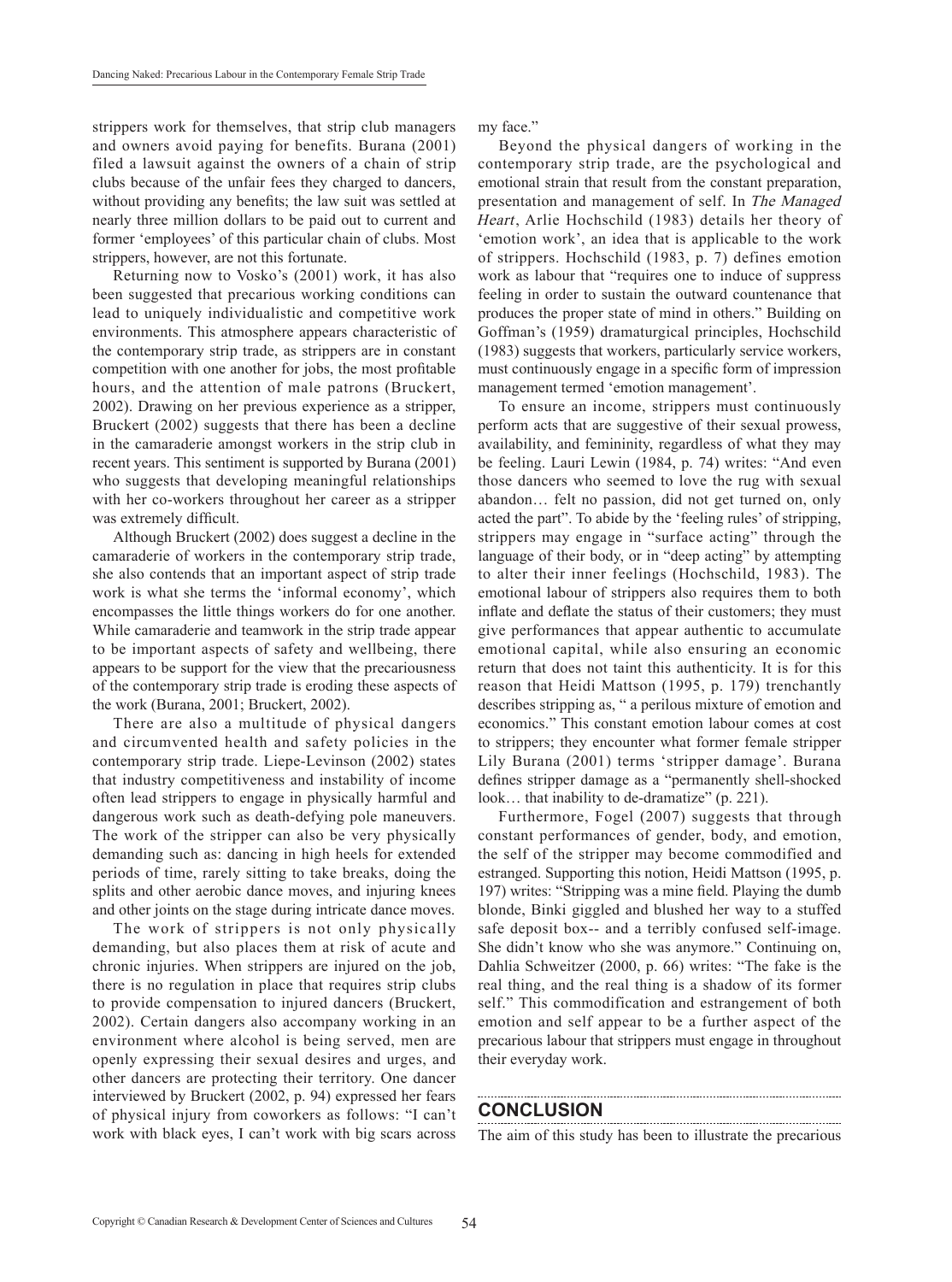labour climate that the contemporary strip trade is situated within and characterized by. Addressing a current void in the literature on the labour relations of the stripping industry, this study has situated the female strip trade within its larger social context. Through non-reactive analysis, it has been found that the contemporary strip trade is characterized by precarious working conditions that provide: an unsteady income for strippers, an unclear employee/employer relationship, no benefits or compensation, an individualistic and competitive work environment, and physically and emotionally demanding work. As Leah Vosko (2001) claims, these are similar characteristics of the temporary help industry, which has in recent years become the normative mode of employment for women in North America.

As Vosko (2001) claims, the trend towards nonpermanent, part-time, contract work is not disappearing in North America but, rather, continues to rise. Precarious labour conditions can now be seen in a wide range of employment sectors, including Canadian universities. Tenured professors are retiring and being replaced by sessional instructors and contract faculty who are not given the job security, wages, or benefits traditionally afforded to university professors. Further research and policy recommendations need to be made to address this growing issue of precarious labour in North America, particularly as it appears to negatively effect women in particular.

### **References**

Bartlett, C. (2004). Stripper shoes. Bloomington, IL: 1stBooks.

- Black, R. S. (2005). Dance to despair: Memoirs of an exotic dancer. New York: iUniverse.
- Burana, L. (2001). Strip city: A stripper's farewell journey across America. New York: Miramax Books.
- Bruckert, C. (2002). Taking it off, putting it on: Women in the strip trade. Toronto: Women's Press.
- Cody, D. (2006). Candy girl: A year in the life of an unlikely stripper. Toronto: Gotham Books.
- Deshotels, T., & Forsyth, C. (2006). Strategic flirting and the emotional tab of exotic dancing. Deviant Behavior, 27(2), 223-41.
- Diamond. (2004). A stripper's tail: Confessions of a Las Vegas stripper. New York: iUniverse.
- Dragu, M. & Harrison, A. (1988). Revelations: Essays on striptease and sexuality. London, ON: Nightwood Editions.
- Eaves, E. (2004). Bare: The naked truth about stripping . Emeryville, CA: Sea Press.
- Egan, D. (2005). Emotional consumption: Mapping love and masochism in an exotic dance club. Body & Society,  $11(4)$ , 87-108.
- Egan, D. (2004). Eyeing the scene: The uses and (re)uses of surveillance cameras in an exotic dance club. Critical Sociology, 30(2), 299-319.
- Egan, D. (2003). I'll be your fantasy girl, if you'll be my money man: Mapping desire, fantasy, and power in two exotic dance clubs. Journal of Psychoanalysis of Culture and Society, 8(1), 109-120.
- Fogel, C. (2007). Presenting the naked self: The accumulation of performative capital in the contemporary female strip trade. Gender Forum, 17, available online at: http://www. genderforum.uni-koeln.de/work/article\_fogel.html.
- Frank, K. (2007). Thinking critically about strip club research. Sexualities, 10(4), 501-517.
- Frank, K. (2002). G-strings and sympathy: Strip club regulars and male desire. Durham: Duke University Press.
- Futterman, M. S. (1992). Dancing naked in the material world. Buffalo, NY: Prometheus Books.
- Glaser, B., & Strauss, A. (1967). The discovery of Grounded Theory. Chicago: Aldine Atherton.
- Goffman, E. (1959). The presentation of self in everyday life. Toronto: Anchor Books.
- Hochschild, A. R.  $(1983)$ . The managed heart: Commercialization of human feeling. Berkeley: University of California Press.
- Lewin, L. (1984). Naked is the best disguise: My life as a stripper. New York: William Morrow and Company.
- Lewis, J. (1998). Learning to strip: The socialization experiences of exotic dancers. Canadian Journal of Human Sexuality, 7, 51-66.
- Liepe-Levinson, K. (2002). Strip show: Performances of gender and desire. New York: Routledge.
- Mattson, H. (1995). Ivy League stripper. New York: Arcade Publishing.
- Pasko, L. (2002). Naked power: The practice of stripping as a confidence game. Sexualities, 5(1), 49-66.
- Preminger, E. L. (2004). My g-string mother: At home and backstage with Gypsy Rose Lee. Berkeley: Frog, Ltd.
- Ronai, C. R., & Ellis, C. (1989). Turn-ons for money: Interactional strategies of the table dancer. Journal of Contemporary Ethnography, 18(3), 271-298.
- Schweitzer, D. (2000). Striptease: The art of spectacle and transgression. Journal of Popular Culture, 34, 65-75.
- Shteir, R. (2004). Striptease: The untold history of the girlie show. Toronto: Oxford University Press.
- Sundahl, D. (1987). Stripper. In F. Delacoste and P. Alexander (Eds.), Sex work: Writings by women in the sex industry. San Fransisco, CA: Cleis Press.
- Thompson, W. E., Harred, J. L., & Burks, B. E. (2003). Managing the stigma of topless dancing: A decade later. Deviant Behavior, 24(6), 551-570.
- Ulrish, B. (2004). Narrative striptease in the nightclub era. Journal of American Culture, 27, 157-165.
- Vosko, L. F. (2003). Precarious employment in Canada: Taking stock, taking action. Just Labour: A Canadian Journal of Work and Society, 3, available online at: http://www. justlabour.yorku.ca/volume3/pdfs/vosko.pdf.
- Vosko, L. F. (2001). Temporary work: The gendered rise of a precarious employment relationship. Toronto: University of